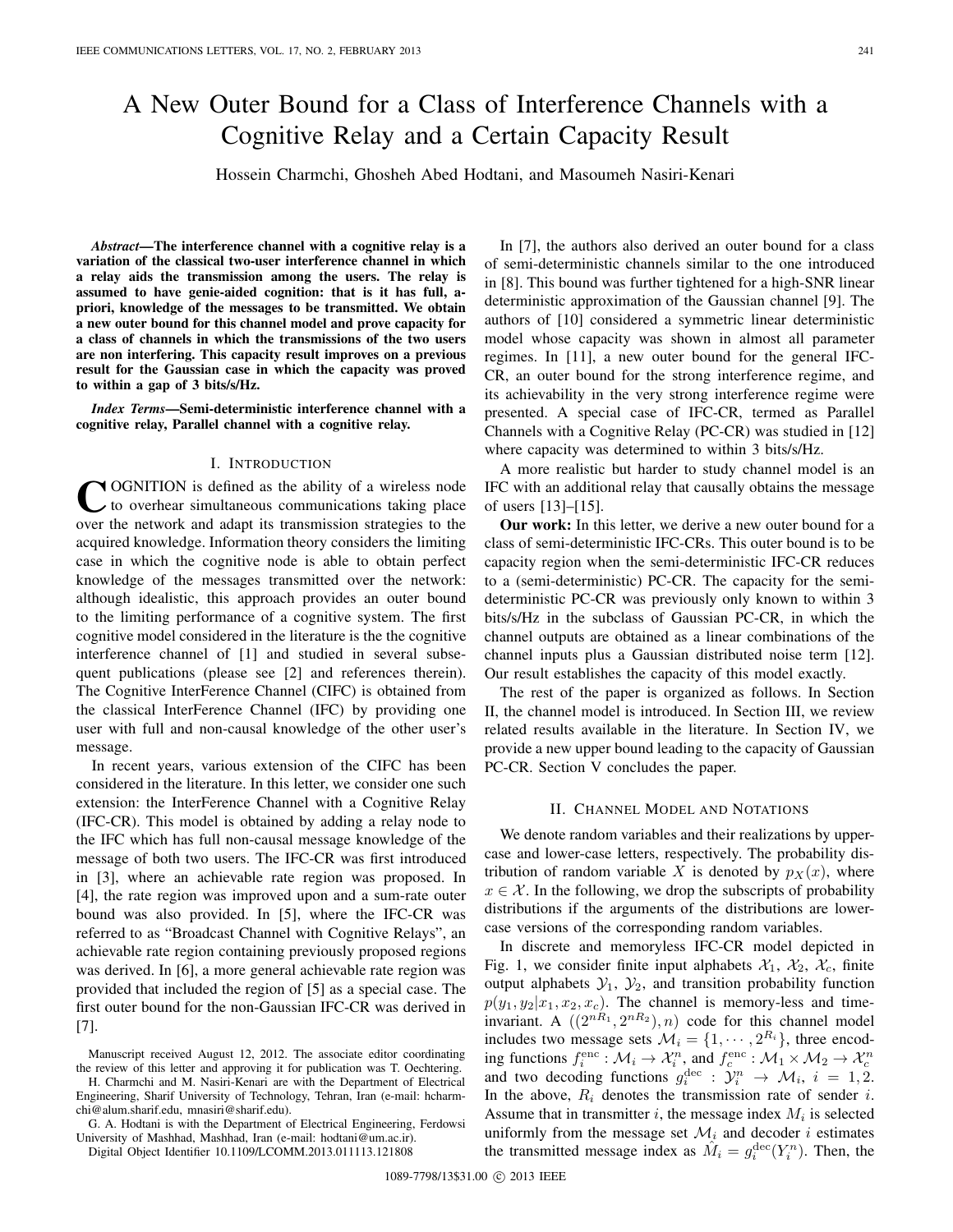Fig. 1. The interference channel with a cognitive relay.

average probability of error is computed as:

$$
P_e^{(n)} = \frac{1}{2^{n(R_1 + R_2)}} \sum_{(M_1, M_2) \in \mathcal{M}_1 \times \mathcal{M}_2}
$$
  
Pr $\left\{ \bigcup_i g_i^{dec}(Y_i^n) \neq M_i \middle| (M_1, M_2) \text{ sent} \right\}.$  (1)

 $(R_1, R_2)$  is said to be achievable if there exists a sequence of  $((2^{nR_1}, 2^{nR_2}), n)$  codes with  $P_e^{(n)} \to 0$ . The capacity region is the closure of the region of all achievable rate pairs.

#### III. PREVIOUS RELATED WORKS

In the following theorems,  $U_1$  and  $U_2$  are auxiliary random variables and  $Q$  is the time-sharing random variable which is independent of all other random variables and uniformly distributed on  $[1, n]$ . A general outer bound for IFC-CR has been derived in [11] as follows.

**Theorem 1.** [11, **Theorem 1]:** If  $(R_1, R_2)$  lies in the *capacity region of the IFC-CR, then for any input distribution*  $p(q, x_1, x_2, x_c, u_1, u_2)$  *that factors as* 

$$
p(q)p(x_1|q)p(x_2|q)p(x_c|x_1,x_2,q)p(u_1,u_2|x_1,x_2,x_c,q)
$$
 (2)

*the following must hold:*

$$
R_1 \le I(Y_1; X_1 X_c | X_2 Q) \tag{3a}
$$

$$
R_1 \le I(Y_1; U_2 X_1 | Q) \tag{3b}
$$

$$
R_2 \le I(Y_2; X_2 X_c | X_1 Q) \tag{3c}
$$

$$
R_2 \le I(Y_2; U_1 X_2 | Q)
$$
\n(3d)\n
$$
P_1 \le I(Y_1, Y_2 | Y_1 | Y_2 | Q) + I(Y_1 | Y_2 | Q)
$$
\n(3e)\n(3f)

$$
R_1 + R_2 \le I(Y_1; X_1 X_c | U_1 X_2 Q) + I(Y_2; U_1 X_2 | Q)
$$
 (3e)

$$
R_1 + R_2 \le I(Y_2; X_2 X_c | U_2 X_1 Q) + I(Y_1; U_2 X_1 | Q)
$$
 (3f)

$$
R_1 + R_2 \le I(Y_1; U_1 | Q) + I(Y_2; U_2 | Q)
$$
\n<sup>(3g)</sup>

$$
R_1 + R_2 \le I(Y_1; X_1 X_2 X_c | Q) + I(Y_2; X_2 X_c | Y_1 X_1 Q)
$$
 (3h)

$$
R_1 + R_2 \le I(Y_2; X_1 X_2 X_c | Q) + I(Y_1; X_1 X_c | Y_2 X_2 Q). \tag{31}
$$

An inner bound for IFC-CR is derived in [12] as follows.

**Theorem 2.** [12, **Theorem 5]:** *Any rate pair*  $(R_1, R_2)$  *is achievable for IFC-CR if for all input distributions of the form*

$$
p(q)p(u_1, x_1|q)p(u_2, x_2|q)p(x_c|u_1, u_2, x_1, x_2, q) \qquad (4)
$$



Fig. 2. A family of semi-deterministic IFC-CRs.

*satisfy:*

$$
R_1 \le I(Y_1; X_1 U_1 | U_2 Q) \tag{5a}
$$

$$
R_2 \le I(Y_2; X_2 U_2 | U_1 Q) \tag{5b}
$$

$$
R_1 + R_2 \le I(Y_1; X_1 | U_1 U_2 Q) + I(Y_2; X_2 U_1 U_2 | Q) \quad (5c)
$$

$$
R_1 + R_2 \le I(Y_2; X_2 | U_1 U_2 Q) + I(Y_1; X_1 U_1 U_2 | Q) \tag{5d}
$$

$$
R_1 + R_2 \le I(Y_1; X_1 U_2 | U_1 Q) + I(Y_2; X_2 U_1 | U_2 Q) \quad \text{(5e)}
$$

$$
2R_1 + R_2 \le I(Y_1; X_1U_1U_2|Q) + I(Y_1; X_1|U_1U_2Q)
$$
  
+  $I(Y_2; X_2U_1|U_2Q)$  (5f)

$$
R_1 + 2R_2 \le I(Y_2; X_2U_1U_2|Q) + I(Y_2; X_2|U_1U_2Q) + I(Y_1; X_1U_2|U_1Q).
$$
 (5g)

### IV. MAIN RESULTS

In the spirit of [7], [8], and [16], we consider a family of IFC-CRs depicted in Fig. 2, in which the inputs  $X_1$  and  $X_2$ are first passed through independent and discrete memory-less channels  $p(s_1|x_1)$  and  $p(s_2|x_2)$  to generate outputs  $S_1 \in S_1$ and  $S_2 \in S_2$ ; then the received signals are generated using two deterministic functions:

$$
Y_1 = f_1(X_1, X_c, S_2)
$$
\n
$$
(6a)
$$
\n
$$
(7b)
$$

$$
Y_2 = f_2(X_2, X_c, S_1)
$$
 (6b)

for which we assume the following invertibility conditions for all distributions of  $X_1$ ,  $X_2$ , and  $X_c$ :

$$
H(Y_1|X_1X_c) = H(S_2|X_1X_c) = H(S_2|X_c)
$$
 (7a)

$$
H(Y_2|X_2X_c) = H(S_1|X_2X_c) = H(S_1|X_c).
$$
 (7b)

That is when (6) and (7) hold,  $S_1$  and  $S_2$  are deterministic functions of  $(Y_2, X_2, X_c)$  and  $(Y_1, X_1, X_c)$ , respectively.

In [7], it was assumed that the interferences  $S_1$  and  $S_2$ were generated as  $S_1 = g_1(X_1, Z_2)$  and  $S_2 = g_2(X_2, Z_1)$ , where  $g_1$  and  $g_2$  are deterministic functions and  $Z_1$  and  $Z_2$ are "noise" random variables independent of the inputs. With this assumptions, an upper bound was derived that was not possible to be directly written in the single-letter form.

### *A. A new outer bound*

We provide an upper bound that can be directly singleletterized.

**Theorem 3.** If  $(R_1, R_2)$  lies in the capacity region of the IFC-*CR, then for any input distribution*  $p(q, x_1, x_2, x_c, u_1, u_2)$  *that*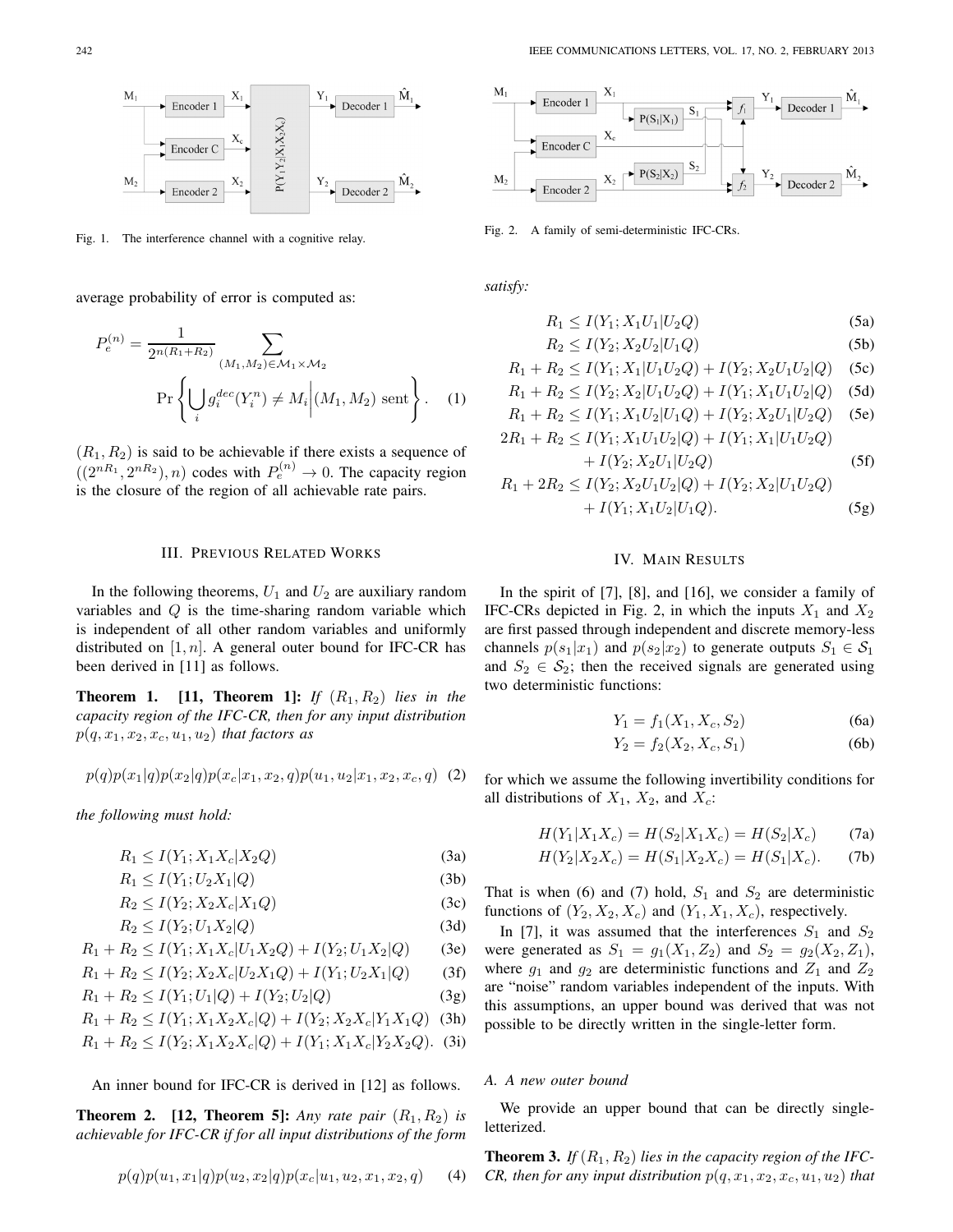*factors as (2), the following must hold:*

$$
R_1 \le H(Y_1|X_2Q) - H(S_2|X_2Q)
$$
 (8a)  

$$
R_2 \le H(Y_1|Y_2Q) - H(Z_1|Y_2Q)
$$
 (8b)

$$
R_2 \le H(Y_2|X_1Q) - H(S_1|X_1Q)
$$
 (8b)  

$$
R_1 + R_2 \le H(Y_1|U_1X_2Q) + H(Y_2|Q) - H(S_1|X_1Q)
$$

$$
-H(S_2|X_2Q) + I(S_1; X_1|Q) \qquad (8c)
$$

$$
R_1 + R_2 \le H(Y_2 | U_2 X_1 Q) + H(Y_1 | Q) - H(S_2 | X_2 Q)
$$
  
- 
$$
H(S_1 | X_1 Q) + I(S_2; X_2 | Q)
$$
 (8d)

$$
R_1 + R_2 \le H(Y_1|U_1Q) + H(Y_2|U_2Q) - H(S_1|X_1Q)
$$
  
-  $H(S_2|X_2Q) + I(S_1; X_1|Q)$   
+  $I(S_2; X_2|Q)$  (8e)  
 $P_1 + P_2 \le H(Y|U_1 \le Q) + H(Y|Q) + H(Y|U_1|Q)$ 

$$
2R_1 + R_2 \le H(Y_1|U_1X_2Q) + H(Y_1|Q) + H(Y_2|U_2Q)
$$
  
\n
$$
- H(S_1|X_1Q) - 2H(S_2|X_2Q)
$$
  
\n
$$
+ I(S_1; X_1|Q) + I(S_2; X_2|Q)
$$
(8f)  
\n
$$
R_1 + 2R_2 \le H(Y_2|U_2X_1Q) + H(Y_2|Q) + H(Y_1|U_1Q)
$$
  
\n
$$
- H(S_2|X_2Q) - 2H(S_1|X_1Q)
$$
  
\n
$$
+ I(S_2; X_2|Q) + I(S_1; X_1|Q),
$$
(8g)

*where*  $(U_1, U_2) \in S_1 \times S_2$  *and*  $(U_1, U_2)$  *are conditionally distributed with*  $(X_1, X_2, X_c, Q)$  *as* 

$$
p(u_1, u_2 | x_1, x_2, x_c, q) =
$$
  
\n
$$
p_{S_1 | X_1, Q}(u_1 | x_1, q) p_{S_2 | X_2, Q}(u_2 | x_2, q).
$$
 (9)

*Proof:* From the theorem assumptions and considering Fig. 2, the Markov chain  $U_1U_2 - X_1X_2X_c - S_1S_2Y_1Y_2$  holds and  $(U_i, X_i)$ ,  $i = 1, 2$ , has a similar distribution as  $(S_i, X_i)$ . We use  $(3a)$  to prove  $(8a)$ :

$$
R_1 \le I(Y_1; X_1X_c|X_2Q)
$$
  
\n
$$
\stackrel{a}{=} H(Y_1|X_2Q) - H(S_2|X_1X_2X_cQ)
$$
  
\n
$$
\stackrel{b}{=} H(Y_1|X_2Q) - H(S_2|X_2Q)),
$$
\n(10)

where the equality in "a" follows from expanding the mutual information and replacing  $Y_1$  with  $S_2$  in the second term because of the assumed determinism of the model. The equality in "b" follows from the independence of  $S_2$  from  $(X_1, X_c)$ conditioned on  $X_2$ .

Equations (8c), (8e) and (8f) are proved as follows:

$$
n(R_1 + R_2 - 2\epsilon_n)
$$
  
\n
$$
\leq I(M_1; Y_1^n U_1^n M_2) + I(M_2; Y_2^n)
$$
  
\n
$$
\leq I(M_1; U_1^n) + I(M_1; Y_1^n | U_1^n M_2) + I(Y_2^n; X_1^n X_2^n X_2^n)
$$
  
\n
$$
\leq H(U_1^n) - H(U_1^n | M_1 X_1^n) + H(Y_1^n | U_1^n M_2 X_2^n)
$$
  
\n
$$
- H(Y_1^n | U_1^n M_1 M_2 X_1^n X_2^n X_2^n) + H(Y_2^n)
$$
  
\n
$$
- H(Y_2^n | X_1^n X_2^n X_2^n)
$$
  
\n
$$
\leq H(S_1^n) - H(S_1^n | X_1^n) + H(Y_1^n | U_1^n X_2^n)
$$
  
\n
$$
- H(S_2^n | X_2^n) + H(Y_2^n) - H(S_1^n | X_1^n)
$$
  
\n
$$
\leq n (H(Y_1 | U_1 X_2 Q) + H(Y_2 | Q) - H(S_1 | X_1 Q))
$$
  
\n
$$
-H(S_2 | X_2 Q) + I(S_1; X_1 | Q)),
$$
  
\n(11)

where "a" follows from Fano's inequality [17]. The inequality in "b" follows from the independence of  $M_1$  and  $M_2$  in the first term, and then adding  $(X_1^n X_2^n X_c^n)$  to the second term and

removing  $M_2$  from the result (because of the independence of  $Y_2^n$  from  $M_2$  conditioned on the channel inputs). The equality<br>in "c" follows from the fact that  $X^n$  is a function of M, and in "c" follows from the fact that  $X_i^n$  is a function of  $M_i$  and  $X^n$  is a function of  $(M_i, M_0)$ . The inequality in "d" follows  $X_c^n$  is a function of  $(M_1, M_2)$ . The inequality in "d" follows<br>from the assumed similar characteristics of S<sub>1</sub> and *II*, the from the assumed similar characteristics of  $S_i$  and  $U_i$ , the assumed determinism of the model, and the independence of  $S_i^n$  from all other variables conditioned on  $X_i^n$ .<br>*I*sing similar arguments, we have

Using similar arguments, we have

$$
n(R_1 + R_2 - 2\epsilon_n) \le I(M_1 : Y_1^n U_1^n) + I(M_2; Y_2^n U_2^n)
$$
  
=  $I(M_1; U_1^n) + I(M_1; Y_1^n | U_1^n) + I(M_2; U_2^n)$   
+  $I(M_2; Y_2^n | U_2^n)$   
 $\le H(U_1^n) - H(U_1^n | M_1 X_1^n) + H(Y_1^n | U_1^n)$   
-  $H(Y_1^n | M_1 U_1^n X_1^n X_2^n X_2^n) + H(U_2^n) - H(U_2^n | M_2 X_2^n)$   
+  $H(Y_2^n | U_2^n) - H(Y_2^n | M_2 U_2^n X_1^n X_2^n X_2^n)$   
=  $H(S_1^n) - H(S_1^n | X_1^n) + H(Y_1^n | U_1^n) - H(S_2^n | X_2^n)$   
+  $H(S_2^n) - H(S_2^n | X_2^n) + H(Y_2^n | U_2^n) - H(S_1^n | X_1^n)$   
 $\le n(H(Y_1 | U_1 Q) + H(Y_2 | U_2 Q) - H(S_1 | X_1 Q)$   
-  $H(S_2 | X_2 Q) + I(S_1; X_1 | Q) + I(S_2; X_2 | Q)$ ) (12)

and

$$
n(2R_1 + R_2 - 3\epsilon_n)
$$
  
\n
$$
\leq I(M_1; Y_1^n U_1^n M_2) + I(M_1; Y_1^n) + I(M_2; Y_2^n U_2^n)
$$
  
\n
$$
\leq I(M_1; U_1^n) + I(M_1; Y_1^n | U_1^n M_2) + I(Y_1^n; X_1^n X_2^n X_2^n)
$$
  
\n
$$
+ I(M_2; U_2^n) + I(M_2; Y_2^n | U_2^n)
$$
  
\n
$$
\leq H(U_1^n) - H(U_1^n | M_1 X_1^n) + H(Y_1^n | U_1^n M_2 X_2^n)
$$
  
\n
$$
- H(Y_1^n | U_1^n M_1 M_2 X_1^n X_2^n X_2^n) + H(Y_1^n)
$$
  
\n
$$
- H(Y_1^n | X_1^n X_2^n X_2^n) + H(U_2^n) - H(U_2^n | M_2 X_2^n)
$$
  
\n
$$
+ H(Y_2^n | U_2^n) - H(Y_2^n | M_2 U_2^n X_1^n X_2^n X_2^n)
$$
  
\n
$$
\leq H(S_1^n) - H(S_1^n | X_1^n) + H(Y_1^n | U_1^n X_2^n) - H(S_2^n | X_2^n)
$$
  
\n
$$
+ H(Y_1^n) - H(S_2^n | X_2^n) + H(S_2^n) - H(S_2^n | X_2^n)
$$
  
\n
$$
+ H(Y_2^n | U_2^n) - H(S_1^n | X_1^n)
$$
  
\n
$$
\leq n (H(Y_1 | U_1 X_2 Q) + H(Y_1 | Q) + H(Y_2 | U_2 Q)
$$
  
\n
$$
- H(S_1 | X_1 Q) - 2H(S_2 | X_2 Q) + I(S_1; X_1 | Q)
$$
  
\n
$$
+ I(S_2; X_2 | Q)).
$$
  
\n(13)

(8b), (8d) and (8g) can be proved in a similar way.

## *B. A modified version for a known inner bound*

**Theorem 4. (Modified version of Theorem 2):** *Any rate pair*  $(R_1, R_2)$  *that for all input distributions of the form (4) satisfy* 

$$
R_1 \le H(Y_1|U_2Q) - H(S_2|U_2X_cQ)
$$
(14a)  

$$
R_2 \le H(Y_1|U_2Q) - H(Y_1|U_2Q) \tag{14b}
$$

$$
R_2 \le H(Y_2|U_1Q) - H(S_1|U_1X_cQ) \tag{14b}
$$

$$
R_1 + R_2 \le H(Y_1 | U_1 U_2 Q) + H(Y_2 | Q)
$$

$$
- H(S_1 | U_1 X_c Q) - H(S_2 | U_2 X_c Q) \qquad (14c)
$$

$$
R_1 + R_2 \le H(Y_2 | U_2 U_1 Q) + H(Y_1 | Q)
$$
  
-  $H(S_2 | U_2 X_c Q) - H(S_1 | U_1 X_c Q)$  (14d)

$$
R_1 + R_2 \le H(Y_1 | U_1 Q) + H(Y_2 | U_2 Q)
$$
  
- H(S<sub>1</sub>|U<sub>1</sub>X<sub>c</sub>Q) - H(S<sub>2</sub>|U<sub>2</sub>X<sub>c</sub>Q) (14e)  
2R<sub>1</sub> + R<sub>2</sub>  $\le H(Y_1 | U_1 U_2 Q) + H(Y_1 | Q) + H(Y_2 | U_2 Q)$